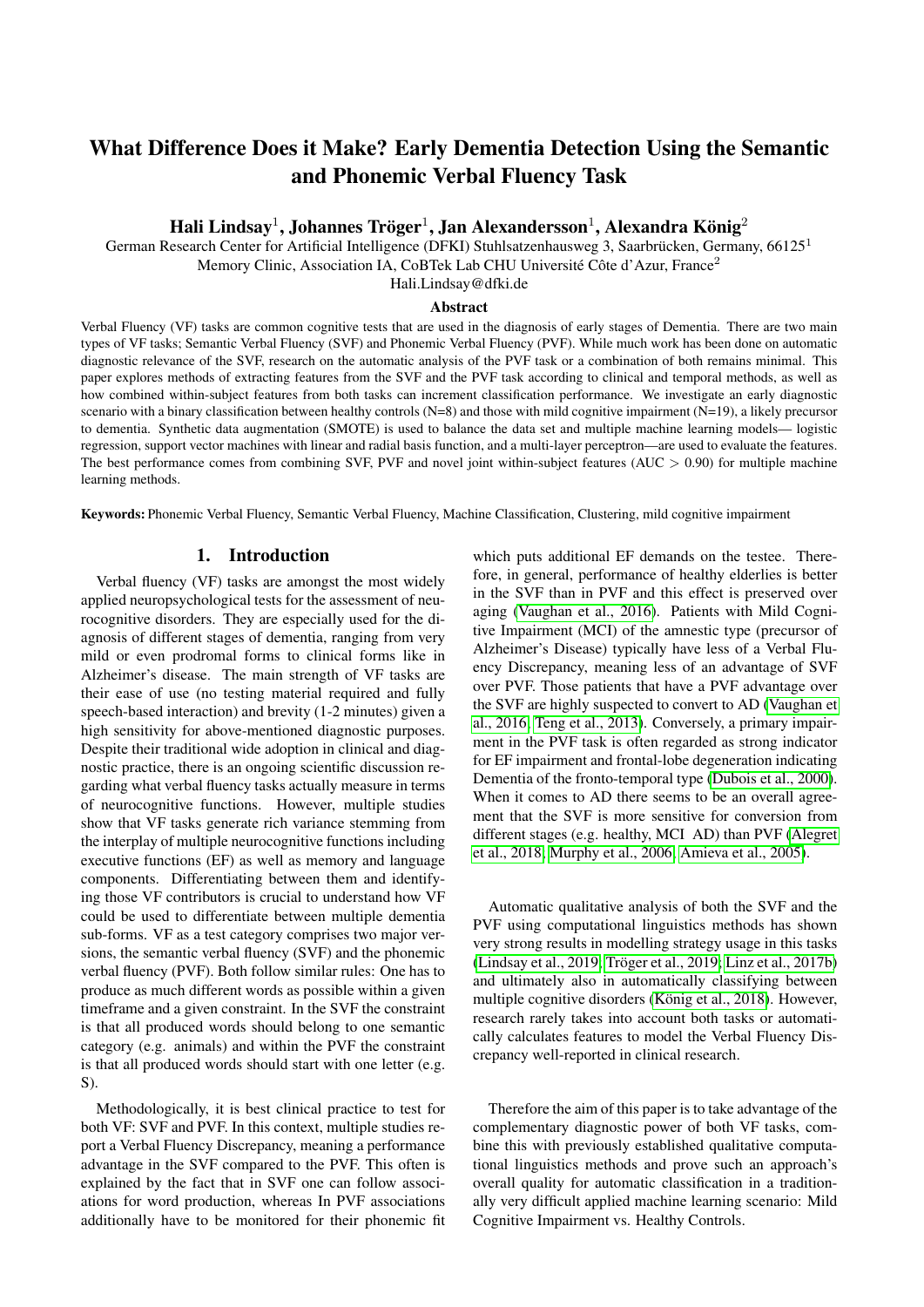## 2. Background

Traditionally, VF tasks are evaluated by counting all the relevant words produced in the given time frame, excluding repetitions. Although intrusions and repetitions have been investigated, state-of-the-art clinical evaluation of VF tasks centers around basic quantitative measures modelling neither qualitative aspects nor the temporal fine-grained resolution of a VF production.

#### 2.1. Qualitative Evaluation of Verbal Fluency

Neuropsychological research investigated the quality of VF production early on by proposing a hierarchical set of rules to define qualitatively connected parts of a production [\(1997\)](#page-6-8). The motivating rational being that people do not produce words randomly but rather produce spurts of related words, or clusters. When a person has run out of easily accessible words, they intentionally navigate to a new associative field and exploit words from there, generally referred to as switching.

These early efforts propose for the SVF task a taxonomic approach with pre-defined semantic sub-categories (e.g. SVF on animals with subcategory farm animals or African animals). For the PVF task, a rule-based system is used to determine phonemic associations by manually defining criteria for phonemic similarity [\(Vonberg et al.,](#page-6-9) [2014;](#page-6-9) [Troyer et al., 1997\)](#page-6-8); e.g. for PVF on the letter A, words are scored as associated/connected if they share common first letters like arm & art.

More recently multiple computational approaches have been proposed to model similar qualitative aspects within a VF performance. Approaches include inferring semantic associations in the SVF through distributional semantics [\(Linz et al., 2017a;](#page-6-10) [Woods et al., 2016;](#page-6-11) [Pakhomov](#page-6-12) [and Hemmy, 2014\)](#page-6-12), language models [\(Linz et al., 2018\)](#page-6-13) or graph theory [\(Clark et al., 2016\)](#page-6-14) and with data-driven approaches for multiple variations of edit distances in PVF [\(Lindsay et al., 2019\)](#page-6-4).

Although automatic approaches to model qualitative aspects of VFs have been shown to be promising for both classification scenarios as well as classic inferential statistics experiments, they remain experimental and appear to be chosen subjectively if not arbitrarily.

Within this study, we will use automatic implementations of the rule-based early methods proposed by Troyer to keep results between the tasks comparable, as only this rule-based framework models qualitative aspects of SVF and PVF alike.

## 2.2. Temporal Evaluation of Verbal Fluency

While qualitative aspects of VF productions have been studied early on, temporal fine-grained modelling of such a production has been studied only recently. One main reason might be that temporal analysis of VF can only be performed if patients' productions are recorded and tran-scribed. Tröger et al. [\(2019\)](#page-6-5), suggests a temporal approach in which words that are said in close succession are considered to be in a cluster, regardless of semantic or phonemic motivation. The rationale behind it is that words which are—for whatever reason—associated in a person's semantic memory will be more accessible hence produced in faster succession.

While this has been used for the evaluation of the SVF task, there is—as of writing this paper—no research on the behavior of temporal clustering on the PVF task.

We choose to use this as one of our methods of feature generation as it does not require a semantically or phonemically motivated reason behind clustering and allows for an equal opportunity approach to both tasks.

#### 2.3. Binning Approach to Verbal Fluency

Linz et al[\(2019\)](#page-6-15) proposed a different temporal method for analyzing verbal fluency tasks where a one-minute speech sample is cut in to six 10-second bins. Features can then be calculated from each of the 10 second bins allowing for a finer resolution of the features over the task. In this paper, they looked at the word count, transition length and clustering features by bin. They found promising results using this technique in classifying between HC and MCI in Swedish subjects with the SVF Task, specifically for the word count of the last two intervals, 40-50 seconds and 50-60 seconds. These findings were supported by correlating different binning features with other trusted neuro-psychological tests such as the Boston Naming Test.

## 2.4. Automatic Classification of Verbal Fluency Tasks

Making use of novel qualitative as well as temporal features from VFs, recent work on automatic classification scenarios yields promising results. [\(Ryan, 2013\)](#page-6-16) used logistic regression and a combination of SVF and PVF features to classify between healthy controls (HC) and MCI yielding an AUC of 0.76. [\(Linz et al., 2019\)](#page-6-15) used temporal features extracted from SVF to classify between Swedish HC and MCI with the best result of an AUC of 0.72. Earlier in a classification experiment on French SVF data from HC and MCI [\(Linz et al., 2017a\)](#page-6-10) achieved an F1 score of 0.77 by using qualitative semantic features.

<span id="page-1-0"></span>

|                   | HС           | MCI          | n           |
|-------------------|--------------|--------------|-------------|
| N                 | 8            | 19           |             |
| Sex (M/F)         | 8/0          | 12/7         |             |
| Age (years)       | 71.50 (7.33) | 75.32 (6.26) | 0.18        |
| Education (years) | 9.75(4.83)   | 10.53(4.10)  | 0.67        |
| $MMSE$ (max 30)   | 29.25(0.89)  | 25.53(3.31)  | ${}< 0.001$ |

Table 1: Demographic information for the French population used in this analysis.

## 3. Methods

## 3.1. Data

The data used in this research was collected during the Dem@Care [\(Karakostas et al., 2017\)](#page-6-17) and ELEMENT (Tröger et al., 2017) projects. Participants were recruited through the Memory Clinic located in Nice University Hospital at the Institute Claude Pompidou. Data was collected in the form of speech recordings via an automated recording application installed on a tablet computer. The recordings were manually transcribed in PRAAT [\(Boersma](#page-6-19)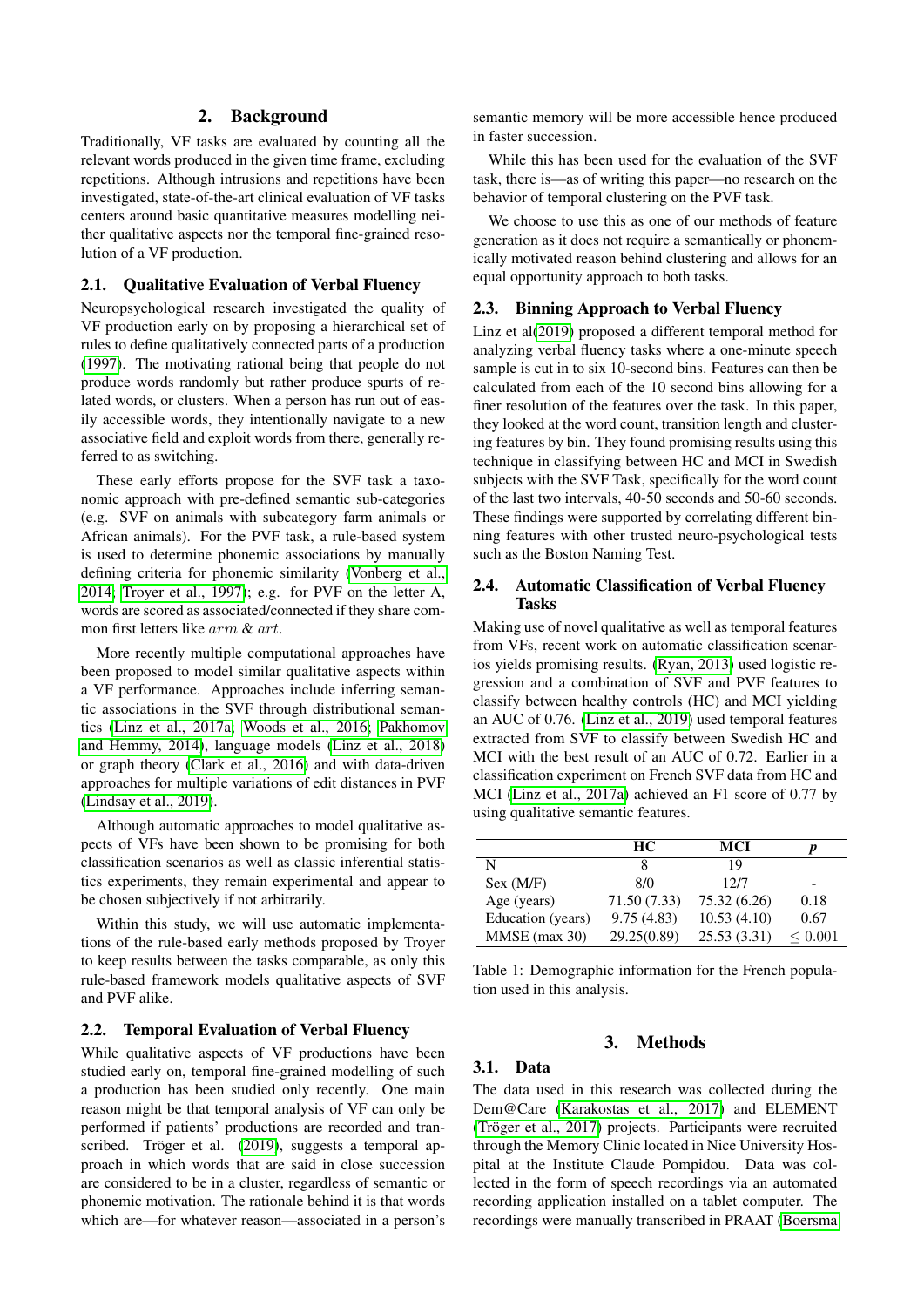<span id="page-2-1"></span>

| <b>Feature Name</b>             | <b>Description</b>                                                           |  |  |  |  |
|---------------------------------|------------------------------------------------------------------------------|--|--|--|--|
| Word Count                      | The total number of animal words said in one minute, excluding repetitions   |  |  |  |  |
| Mean Latency                    | Mean time (in seconds) elapsed since first utterance over all words          |  |  |  |  |
| <b>Troyer Measures</b>          |                                                                              |  |  |  |  |
| Mean Troyer Cluster Size        | Average number of animals in an SVF cluster over the entire sample           |  |  |  |  |
| Number of Troyer Switches       | the number of switches between Troyer clusters                               |  |  |  |  |
| <b>Temporal Measures</b>        |                                                                              |  |  |  |  |
| Mean Temporal Cluster length    | Mean time (in seconds) spent inside a cluster.                               |  |  |  |  |
| Mean Temporal Cluster Coherence | Mean time (in seconds) spent between words inside clusters                   |  |  |  |  |
| Mean Temporal Cluster Size      | the mean number of words inside a temporal cluster.                          |  |  |  |  |
| Number of Temporal Switches     | the number of switches between temporal clusters                             |  |  |  |  |
| Mean Temporal Switch Coherence  | Mean time (in seconds) between any two consecutive clusters.                 |  |  |  |  |
| <b>Bin Measures</b>             |                                                                              |  |  |  |  |
| Word Count by Bin               | The number of words per 10 second bin                                        |  |  |  |  |
| Transition Length by Bin        | The average transition time in seconds between the end of one word and the   |  |  |  |  |
|                                 | onset of the next word by 10 second bin                                      |  |  |  |  |
| Difference Measures             |                                                                              |  |  |  |  |
| Word Count                      | The total number of animal words said in one minute, excluding repetitions   |  |  |  |  |
| Mean Latency                    | Mean time (in seconds) elapsed since first utterance over all words          |  |  |  |  |
| Mean Troyer Cluster Size        | Average number of animals in an SVF cluster over the entire sample           |  |  |  |  |
| Number of Troyer Switches       | the number of switches between Troyer clusters                               |  |  |  |  |
| Mean Temporal Cluster length    | Mean time (in seconds) spent inside a cluster.                               |  |  |  |  |
| Mean Temporal Cluster Size      | the mean number of words inside a temporal cluster.                          |  |  |  |  |
| Number of Temporal Switches     | the number of switches between temporal clusters                             |  |  |  |  |
| Mean Temporal Switch Coherence  | Mean time (in seconds) between any two consecutive clusters.                 |  |  |  |  |
| Word Count by Bin               | Difference between SVF and PVF word count for respective 10s bin             |  |  |  |  |
| Transition Length by Bin        | SVF - PVF average transition in seconds between words for respective 10s bin |  |  |  |  |

Table 2: The following features were extracted from the SVF and PVF task produced by the participants. For a more detailed explanation of how clusters are determined, please see Section [3.2.](#page-2-0) .

[and Weenink, 2009\)](#page-6-19) according to the CHAT protocol [\(MacWhinney, 1991\)](#page-6-20). Participants were asked to complete a battery of cognitive tests, including a 60 second semantic verbal fluency task—on the topic animals—and a 60 second phonemic verbal fluency task—for the letter category *F*. Demographics for the data used are displayed in [1](#page-1-0) with significance testing between the populations. The MMSE (mini mental state examination) is a widely used test for cognitive performance where performance is measured on scale of 0 to 30 where anything below 25 is considered to be a sign of impairment. For this analysis four outliers were removed so that the maximum age considered was 85 years. One HC was removed for having an MMSE of 25, which would typically reflect some form of impairment.

#### <span id="page-2-0"></span>3.2. Features

To investigate the diagnostic power of the SVF and PVF tasks, we designed three unique feature sets.

The first two are created by looking at each task individually; a *SVF feature set* and *PVF feature set*. An identical set of features were extracted from each task, according to how the task is evaluated. For example, the word count feature for the SVF is the number of animals said during the task, excluding repetitions and the for PVF it is the number of words starting with the letter *F* produced during the task, excluding repetitions. Word count, mean latency, Troyer measures, temporal measures and bin measures are extracted from each participant file for the singletask features sets and are described in the top-half of Table [2.](#page-2-1) A third feature set is created by combining the tasks by subtracting the PVF feature values from the corresponding SVF feature values of the same patient. This is referred to as the *difference features set*. For a detailed list of features and how they were produced see Table [2.](#page-2-1)

For the automatic computation of the Troyer clusters, SVF clusters are implemented according to the methodology in [\(Linz et al., 2017a\)](#page-6-10) where a hierarchical set of predefined rules is used to determine semantically motivated clusters. Automatic Phonemic clusters, for the phonemic verbal fluency task are achieved by automating the phonetic rules proposed by Troyer as done in [\(Lindsay et al., 2019\)](#page-6-4). Temporal clusters were computed according to Tröger et al. [\(2019\)](#page-6-5). Binning measures for word count and transition length are calculated according to [\(Linz et al., 2019\)](#page-6-15). As an additional temporal evaluation we computed mean latency, the average response latency for each word calculated by measuring the elapsed time since the onset of the first uttered word [\(Rohrer et al., 1995\)](#page-6-21).

#### 3.3. Oversampling with SMOTE

Due to a small and unbalanced data-set, the Synthetic Minority Oversampling Technique (SMOTE) is used to balance the HC and MCI population during the training phase of the classification experiments. This technique oversam-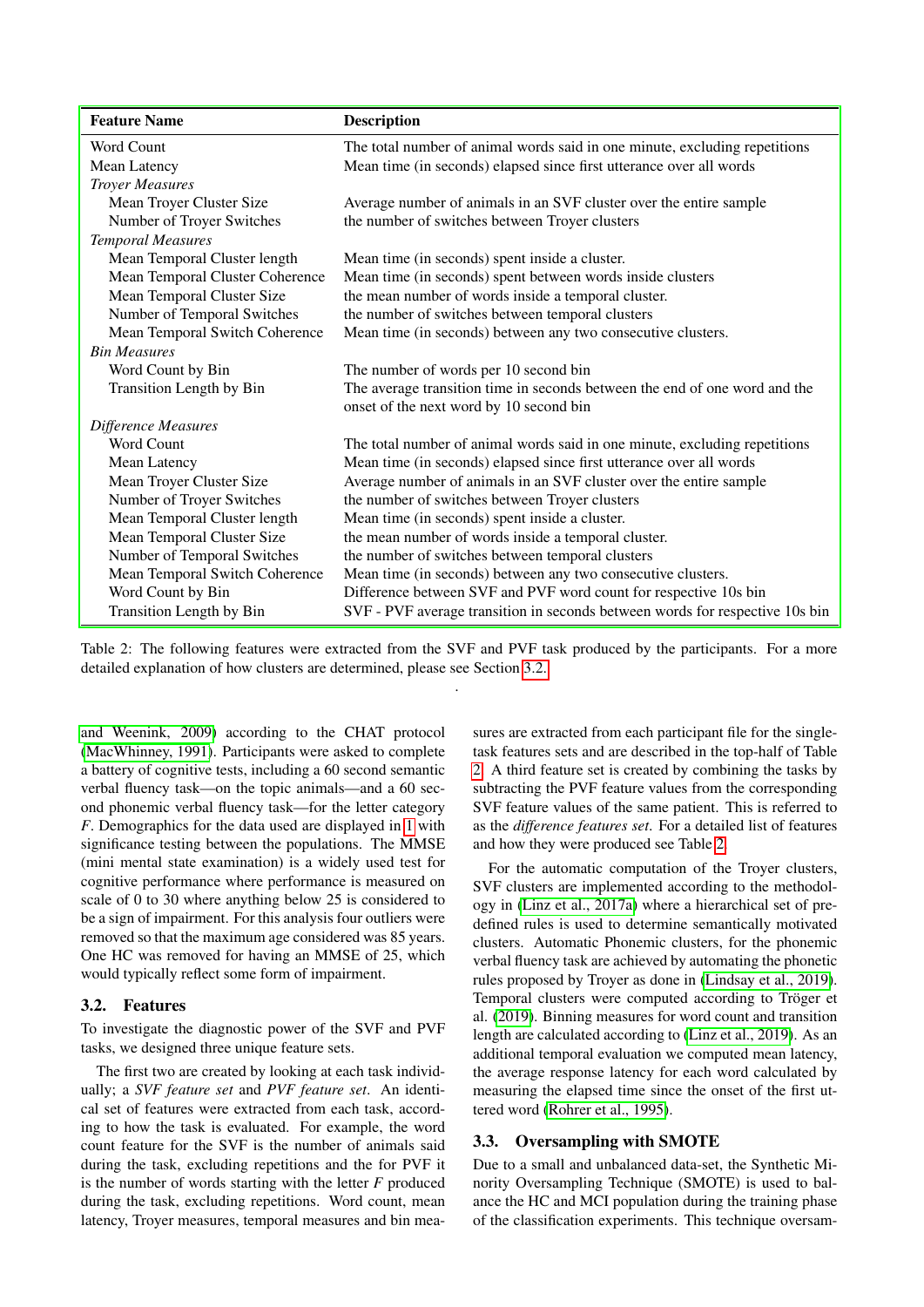<span id="page-3-1"></span>

Figure 1: ROC Curves and corresponding AUC values for the HC vs. MCI classification experiments. Models are indicated by color. The red dashed line represents chance performance.

ples the minority class—in this case, healthy controls by creating synthetic healthy samples so that the data becomes balanced. Synthetic samples are created by randomly choosing an existing example and drawing a line to other similarly existing samples within the features space. New synthetic samples are then randomly chosen points from this line [\(Bowyer et al., 2011\)](#page-6-22). SMOTE is applied during the cross-fold validation, after splitting the fold data into training and testing sets, SMOTE is applied only on the training data. The testing split is not augmented. Therefore, testing is only done on real samples.

## <span id="page-3-0"></span>3.4. Classification Experiments

To consider the validity of this approach, a series of machine learning experiments are conducted with the different proposed features sets, simulating a screening scenario: automatically differentiating between healthy controls and patients with mild cognitive impairment. The focus of this paper is on the application of looking at the feasibility of combining PVF and SVF for early diagnosis of Dementia.

Six experimental scenarios were created from the features described in Section [3.2.:](#page-2-0) 1) an SVF Clinical Baseline where only the SVF word count is considered, 2) a PVF Clinical Baseline where only the PVF word count is considered, 3) the SVF feature set, 4) the PVF feature set, 5) the SVF, PVF and DIFF feature set and 6)the SVF, PVF and DIFF feature set without SMOTE. To obtain a more comprehensive picture, four machine learning approaches are considered:

- A Logistic Regression (LR) model is created where error is minimized by least square errors, what is commonly referred to as the L2 loss.
- A Multilayer Perceptron (MLP) model is used with the Limited-memory BFGS (lbfgs) solver and logistic activation function. The alpha parameter is set at 0.1 and an adaptive learning rate is used.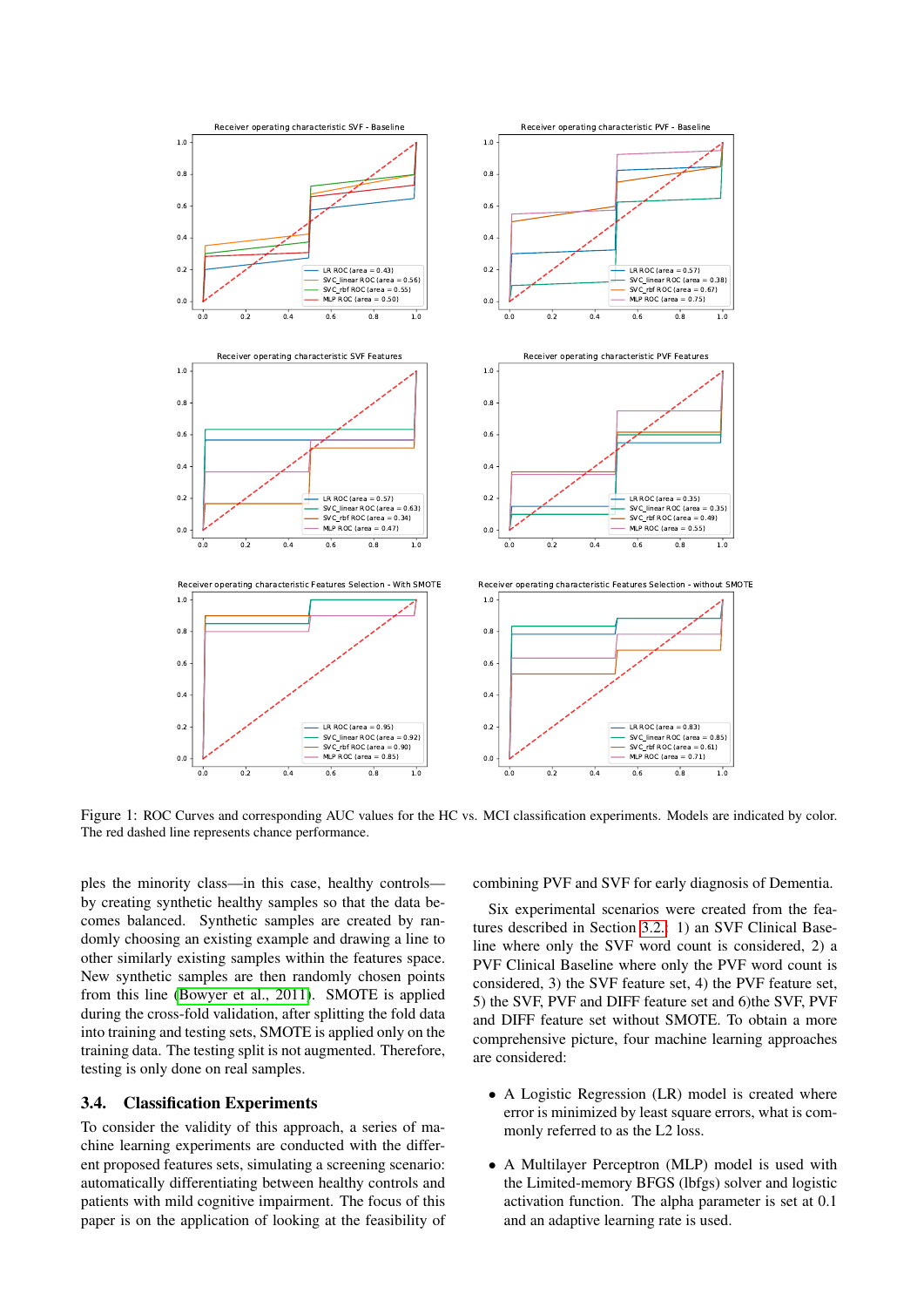- A Support Vector Machine Classification model is also created with a linear (SVC-linear) kernel.
- A Support Vector machine Classification with a radial basis function (SVC-rbf) kernel.

For each experiment, 5-fold cross validation is used All models are created simultaneously so that the same split of the data in each fold is used to train and test each of the four models. No parameter optimization is used. For scenarios 5) the SVF, PVF and Difference feature set with SMOTE and 6)the SVF, PVF and DIFF feature set without SMOTE, features selection is used in the training phases where and independent t-test is used to determine the significance of the features between the groups. Features with a p-value greater than 0.05 are discarded and the remaining features are used to train. The classification models are created using the scikit-learn library in Python3 [\(Pedregosa et](#page-6-23) [al., 2011\)](#page-6-23).

#### 4. Results

#### 4.1. Classification Results

Results from the classification experiment are displayed in Table [3.](#page-5-2) For evaluation, accuracy, sensitivity, precision , F1 score and Area Under the Receiver Operator Curve (AUC) are provided. The mean score from the 5-fold cross validation is given as well as the standard deviation in parentheses. Each feature set is displayed with the results from each model described in Section [3.4..](#page-3-0) Results are visualized with receiver operator characteristic (ROC) curves in Figure [1,](#page-3-1) where a larger area under the curve (AUC) indicates that the model is better at differentiating between HC and MCI.

During the feature selection process, the features that were chosen based on their significance were *PVF word* count40−50, *SVF word* count40−50, *SVF transition*  $length_{40-50}$ , *DIFF word* count<sub>10−20</sub>.

From the clinical baseline models, where just word count is used, SVF showed consistent AUCs of roughly 0.5 across models, with the highest AUC of 0.56 coming from SVC-Linear. For PVF, AUC scores varied in the baseline from a low of 0.38 by the SVC-Linear and the highest AUC of 0.75 coming from the MLP. Using all the automated SVF features, SVF improved from the baseline, achieving its highest score with SVC-Linear at 0.63. An increase of 0.07 from the SVF baseline. PVF decreased with the additional automated features from the word count baseline with its highest AUC reaching 0.55. The best results are found when combining the SVF, PVF and DIFF features. The highest AUC of 0.95 is achieved by LR. The lowest AUC of 0.85 is achieved by the MLP. The Accuracy of these models is maintained between 70 and 80%.

We consider this scenario without SMOTE to see how oversampling might affect the training. There is a slight dip in performance. However it exceeds all other SVF and PVF models. The highest AUC of 0.86 is achieved by SVC-Linear at 0.86. The lowest AUC is found at 0.61 by the SVC-RBF. However, the accuracy is, on average, higher than with SMOTE. The average accuracy across models with SMOTE is 74.8% but without SMOTE it is 75.5%.

#### 5. Discussion

Looking at the results from the classification models, there is improvement from the clinical baseline of word count from both the SVF and PVF task in comparison to the all features model both with and without SMOTE, which hinges on the additional computational measures.

The classification for both the SVF-baseline (AUC=0.56) and all SVF features (AUC=0.63) seems low. Previous papers reported AUCS of over 0.7 using similar features and models to distinguish between HC and MCI [\(Linz et al.,](#page-6-15) [2019\)](#page-6-15)[\(Linz et al., 2017b\)](#page-6-6). One difference that may have lead to this result is using a hierarchical predefined list to determine clusters instead of using an automated approach, such as clustering using semantic word embeddings. We also chalk this low result up to the relative size of the data set.

However, for SVF there is at least some improvement over the baseline using the additional computational measures. This is not mirrored by the PVF task where the baseline ( $AUC = 0.75$ ) is better than the additional features  $(AUC = 0.55)$ . PVF lacks the foundation of research in computational measures. From a feature standpoint, previous methods that have shown to be beneficial for evaluating the SVF task seem to transfer to the PVF task (e.g. clustering, binning, ect). Future work should look at the underlying production strategies and cognitive processes engaged, during the PVF, similar to the work that has been done on SVF, in order to improve its classification as a standalone task.

An interesting finding from the feature selection is that features from each data set were used to achieve the best classification result; PVF word  $count_{40-50}$ , SVF word  $count_{40-50}$ , SVF transition  $length_{40-50}$ , DIFF word  $count_{10-20}$ . This highlights the need for diverse features even in a small data setting. [\(Linz et al., 2019\)](#page-6-15) also found similar results at the 40-50s bin for SVF in an early diagnosis scenario for dementia. They found that SVF word count in the 40-50s bin correlated positively with scores for other neuro-psychological tests that measure vocabulary, namely the Boston Naming Test and WAIS similarity task. It is interesting to see that this finding is repeated in the PVF task. This is something that should be investigated for the PVF task with a larger data set. It should also be considered for further investigations of underlying cognitive processes. This result also highlights the benefits of using binning as a qualitative temporal analysis method of the verbal fluency tasks.

While some of the machine learning classification results presented are quite accurate, this may be due to the synthetic data augmentation technique, SMOTE. While clinical data tends to be relatively noisy, the synthetic data is probably a cleaner data set than real life conditions. To test this, we need more data and a balanced data set to confirm that the classification results presented here hold in real-world testing conditions. While we do expect slightly worse results without SMOTE—as shown in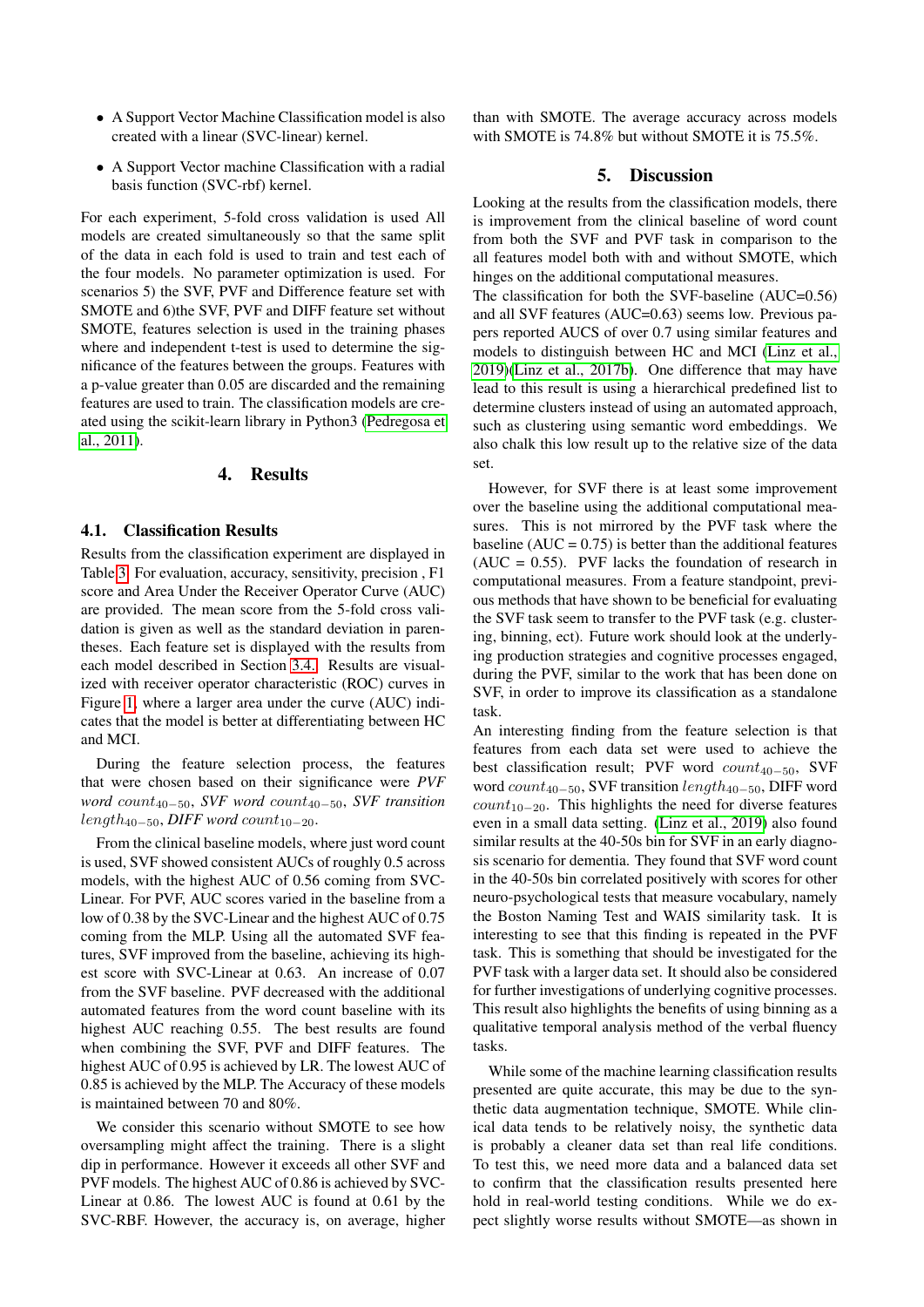<span id="page-5-2"></span>

| Model                                               | Accuracy   | Sensitivity | Specificity | Precision  | F1         | <b>AUC</b> |  |
|-----------------------------------------------------|------------|-------------|-------------|------------|------------|------------|--|
| Semantic Verbal Fluency - Clinical Baseline         |            |             |             |            |            |            |  |
| LR                                                  | 0.48(0.11) | 0.53(0.17)  | 0.30(0.24)  | 0.65(0.08) | 0.58(0.14) | 0.42(0.26) |  |
| SVC - Linear                                        | 0.53(0.17) | 0.62(0.17)  | 0.30(0.24)  | 0.68(0.10) | 0.64(0.14) | 0.56(0.27) |  |
| <b>SVC - RBF</b>                                    | 0.43(0.14) | 0.47(0.17)  | 0.30(0.24)  | 0.62(0.10) | 0.53(0.15) | 0.55(0.23) |  |
| <b>MLP</b>                                          | 0.56(0.13) | 0.65(0.25)  | 0.40(0.37)  | 0.75(0.14) | 0.65(0.16) | 0.50(0.10) |  |
| Phonemic Verbal Fluency - Clinical Baseline         |            |             |             |            |            |            |  |
| <b>LR</b>                                           | 0.49(0.24) | 0.45(0.40)  | 0.70(0.24)  | 0.44(0.36) | 0.44(0.37) | 0.57(0.29) |  |
| SVC - Linear                                        | 0.68(0.19) | 0.77(0.29)  | 0.50(0.32)  | 0.81(0.11) | 0.75(0.17) | 0.38(0.27) |  |
| <b>SVC - RBF</b>                                    | 0.86(0.07) | 0.95(0.10)  | 0.60(0.37)  | 0.88(0.10) | 0.90(0.05) | 0.68(0.26) |  |
| <b>MLP</b>                                          | 0.79(0.14) | 0.85(0.12)  | 0.60(0.37)  | 0.86(0.12) | 0.85(0.09) | 0.75(0.21) |  |
| Semantic Verbal Fluency Features                    |            |             |             |            |            |            |  |
| LR                                                  | 0.55(0.15) | 0.58(0.25)  | 0.40(0.37)  | 0.76(0.13) | 0.62(0.16) | 0.57(0.28) |  |
| SVC - Linear                                        | 0.55(0.10) | 0.58(0.25)  | 0.40(0.49)  | 0.80(0.16) | 0.62(0.13) | 0.63(0.25) |  |
| <b>SVC - RBF</b>                                    | 0.51(0.17) | 0.58(0.19)  | 0.30(0.24)  | 0.67(0.09) | 0.61(0.16) | 0.34(0.24) |  |
| <b>MLP</b>                                          | 0.48(0.11) | 0.63(0.19)  | 0.10(0.20)  | 0.63(0.07) | 0.62(0.10) | 0.47(0.32) |  |
| Phonemic Verbal Fluency Features                    |            |             |             |            |            |            |  |
| LR                                                  | 0.56(0.13) | 0.65(0.30)  | 0.40(0.37)  | 0.75(0.13) | 0.64(0.17) | 0.35(0.22) |  |
| <b>SVCI-Linear</b>                                  | 0.55(0.10) | 0.63(0.25)  | 0.40(0.37)  | 0.75(0.13) | 0.64(0.14) | 0.35(0.18) |  |
| <b>SVC - RBF</b>                                    | 0.66(0.18) | 0.70(0.29)  | 0.60(0.37)  | 0.84(0.13) | 0.71(0.20) | 0.49(0.31) |  |
| <b>MLP</b>                                          | 0.56(0.13) | 0.65(0.30)  | 0.40(0.37)  | 0.75(0.13) | 0.64(0.17) | 0.55(0.33) |  |
| All Features with Feature Selection - With SMOTE    |            |             |             |            |            |            |  |
| <b>LR</b>                                           | 0.77(0.14) | 0.78(0.19)  | 0.80(0.24)  | 0.91(0.11) | 0.82(0.11) | 0.95(0.10) |  |
| SVC - Linear                                        | 0.71(0.12) | 0.73(0.16)  | 0.70(0.24)  | 0.84(0.13) | 0.77(0.11) | 0.93(0.10) |  |
| <b>SVC - RBF</b>                                    | 0.79(0.18) | 0.85(0.20)  | 0.70(0.40)  | 0.88(0.15) | 0.84(0.13) | 0.90(0.12) |  |
| <b>MLP</b>                                          | 0.72(0.18) | 0.80(0.19)  | 0.50(0.32)  | 0.79(0.11) | 0.79(0.14) | 0.85(0.12) |  |
| All Features with Feature Selection - without SMOTE |            |             |             |            |            |            |  |
| LR.                                                 | 0.78(0.06) | 0.80(0.10)  | 0.70(0.40)  | 0.90(0.12) | 0.84(0.04) | 0.83(0.14) |  |
| SVC - Linear                                        | 0.76(0.13) | 0.83(0.14)  | 0.60(0.37)  | 0.85(0.13) | 0.83(0.08) | 0.86(0.13) |  |
| <b>SVC - RBF</b>                                    | 0.74(0.07) | 0.95(0.10)  | 0.20(0.24)  | 0.75(0.05) | 0.84(0.05) | 0.61(0.24) |  |
| <b>MLP</b>                                          | 0.74(0.09) | 0.90(0.12)  | 0.30(0.40)  | 0.79(0.11) | 0.83(0.05) | 0.71(0.12) |  |

Table 3: This table contains results from the classification experiments. All Features is the combination of SVF, PVF and difference features. For evaluation, accuracy, sensitivity, precision , F1 score and Area Under the Receiver Operator Curve (AUC) are provided. The mean of the 10-fold validation is given. The standard deviation is given in parentheses. Highest Accuracy and AUC scores are emphasized in bold font. All models use SMOTE except for the final experiment which is labeled *All Features - Without SMOTE*.

the All Features without SMOTE classification experiment (SVC-Linear AUC=0.86)—we still expect improved results with more authentic data. It is worth noting that SMOTE is not being used to increase the accuracy or AUC of the model directly, but is being used to improve the training data, which could indirectly influence the models' behavior.

# 6. Conclusion

In this paper, we explored using previously automated qualitative analysis techniques from the SVF—semantic and temporal clustering as well as temporal binning—on the PVF tasks with promising results. Moreover, as clinical research suggests, we present an approach to fuse both tasks in calculating specific difference features harnessing the socalled Verbal Fluency Discrepancy in AD and its precursor stage MCI. The features generated from both of these tasks as well as the development of multi-task joint difference features lead to improved classification for early detection of Dementia symptoms and are verified by multiple classifiers, with and without synthetic data augmentation to balance a small clinical data set. While the results are promising, this paper setup a pipeline for the feasibility of creating classification experiments with multiple verbal fluency tasks. This work should be reiterated in other languages as well as on larger data sets to confirm the suggested conclusions.

# 7. Bibliographical References

- <span id="page-5-0"></span>Alegret, M., Pereto, M., Perez, A., Valero, S., Espinosa, A., Ortega, G., Hernandez, I., Mauleón, A., Rosende-Roca, M., Vargas, L., et al. (2018). The role of verb fluency in the detection of early cognitive impairment in alzheimer's disease. *Journal of Alzheimer's Disease*, 62(2):611–619.
- <span id="page-5-1"></span>Amieva, H., Jacqmin-Gadda, H., Orgogozo, J.-M., Le Carret, N., Helmer, C., Letenneur, L., Barberger-Gateau, P., Fabrigoule, C., and Dartigues, J.-F. (2005). The 9 year cognitive decline before dementia of the alzheimer